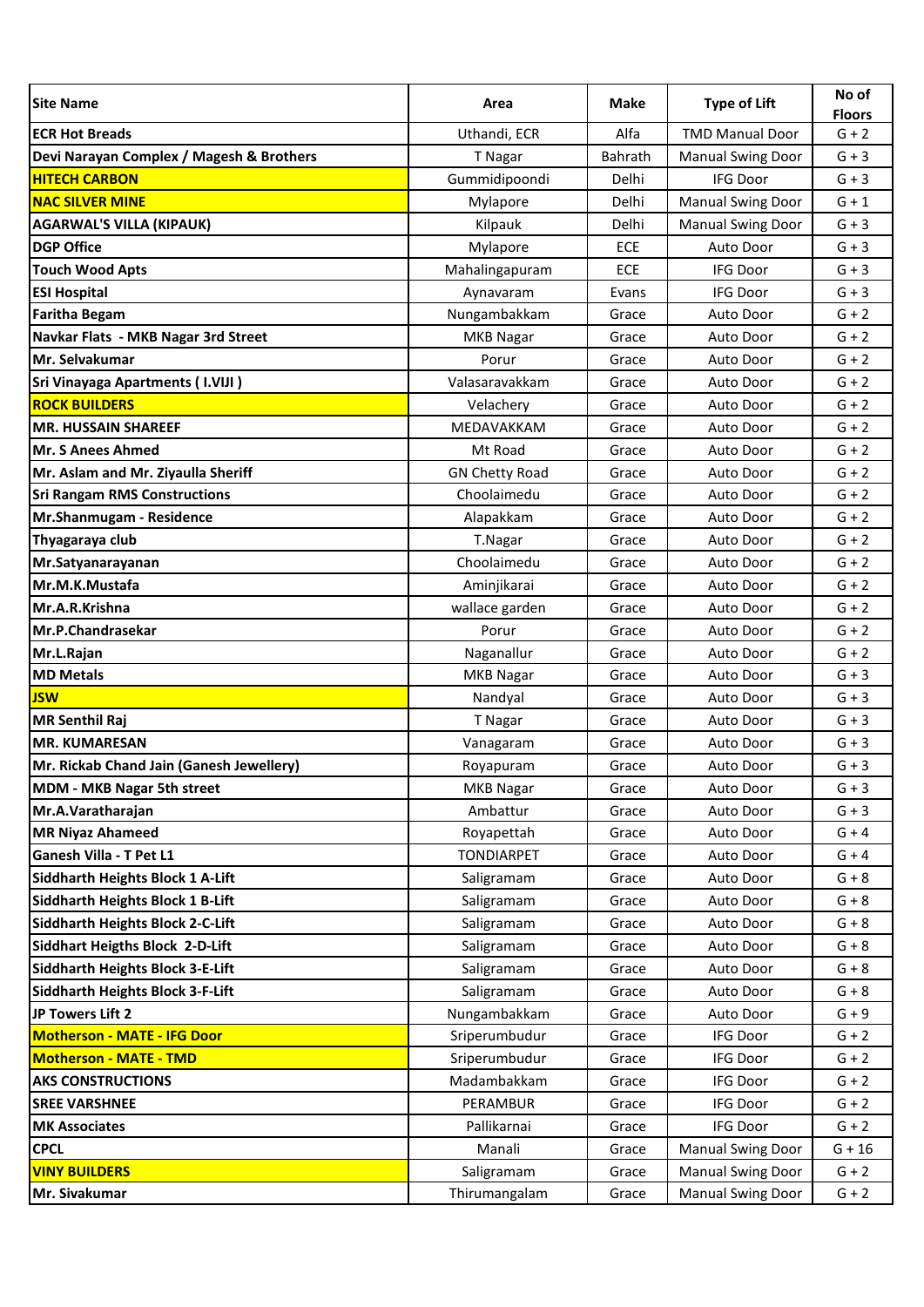| <b>Site Name</b>                                                 | Area                | Make  | <b>Type of Lift</b>      | No of<br><b>Floors</b> |
|------------------------------------------------------------------|---------------------|-------|--------------------------|------------------------|
| <b>Aura - Aadinath Homes Pvt Ltd</b>                             | Zamin Pallavaram    | Grace | <b>Manual Swing Door</b> | $G + 2$                |
| Aura - Aadinath Homes Pvt Ltd                                    | Zamin Pallavaram    | Grace | <b>Manual Swing Door</b> | $G + 2$                |
| <b>Aura - Aadinath Homes Pvt Ltd</b>                             | Zamin Pallavaram    | Grace | <b>Manual Swing Door</b> | $G + 2$                |
| <b>Aura - Aadinath Homes Pvt Ltd</b>                             | Zamin Pallavaram    | Grace | <b>Manual Swing Door</b> | $G + 2$                |
| StepsStone Promoters Pvt Ltd L2 - Atchuta                        | Perumbakkam         | Grace | <b>TMD Manual Door</b>   | $G + 2$                |
| Swagatham (Ramanathan)                                           | Choolaimedu         | Grace | <b>TMD Manual Door</b>   | $G + 2$                |
| <b>PKS Fundations</b>                                            | <b>CIT Nagar</b>    | Grace | <b>TMD Manual Door</b>   | $G + 2$                |
| <b>Color Homes - Nerkundram Silver Nest</b>                      | Nerkundram          | Grace | <b>TMD Manual Door</b>   | $G + 2$                |
| <b>Color Homes - Nerkundram Silver Nest</b>                      | Nerkundram          | Grace | <b>TMD Manual Door</b>   | $G + 2$                |
| <b>Purple in Hotel</b>                                           | Sriperumbudur       | Grace | <b>TMD Manual Door</b>   | $G + 2$                |
| <b>Mr.Hariesh</b>                                                | Korattur            | Grace | <b>TMD Manual Door</b>   | $G + 2$                |
| <b>SREE JANYA CONSTRUCTIONS</b>                                  | Korattur            | Grace | <b>TMD Manual Door</b>   | $G + 2$                |
| <b>MR. PAVALAVANNAN</b>                                          | Alapakkam           | Grace | <b>TMD Manual Door</b>   | $G + 2$                |
| <b>SARAVANA BUILDERS AND FLAT PROMOTERS</b>                      | ALWARTHIRUNAGAR     | Grace | <b>TMD Manual Door</b>   | $G + 2$                |
| <b>Color Homes - Velachery Quadrant</b>                          | <b>VELACHERY</b>    | Grace | <b>TMD Manual Door</b>   | $G + 2$                |
| <b>B V CONSTRUCTIONS</b>                                         | THIRUNEERMALAI      | Grace | <b>TMD Manual Door</b>   | $G + 2$                |
| Mr. Bharat Dugar                                                 | Doveton             | Grace | <b>TMD Manual Door</b>   | $G + 2$                |
| <b>MR. ABDUL RAFI</b>                                            | <b>EGMORE</b>       | Grace | <b>TMD Manual Door</b>   | $G + 2$                |
| <b>MR. MOHAN</b>                                                 | <b>SHENOY NAGAR</b> | Grace | <b>TMD Manual Door</b>   | $G + 2$                |
| <b>MR. BALAJI</b>                                                | Choolaimedu         | Grace | <b>TMD Manual Door</b>   | $G + 2$                |
| <b>DHARSHAN BUILDERS</b>                                         | CHITLAPAKKAM        | Grace | <b>TMD Manual Door</b>   | $G + 2$                |
| <b>VIVIANS INFRASTRUCTURE</b>                                    | <b>MANAPAKKAM</b>   | Grace | <b>TMD Manual Door</b>   | $G + 2$                |
| <b>VIVIANS INFRASTRUCTURE</b>                                    | <b>MANAPAKKAM</b>   | Grace | <b>TMD Manual Door</b>   | $G + 2$                |
| <b>VIVIANS INFRASTRUCTURE</b>                                    | <b>MANAPAKKAM</b>   | Grace | <b>TMD Manual Door</b>   | $G + 2$                |
| Nachiya Enclave - Aadinath Home Finders Pvt Ltd                  | <b>VELACHERY</b>    | Grace | <b>TMD Manual Door</b>   | $G + 2$                |
| Mr. Nitesh Gupta Residence                                       | Mahalingapuram      | Grace | <b>TMD Manual Door</b>   | $G + 2$                |
| Mr. T N Rohith & Mr. A R Dillibabu                               | Thiruverkadu        | Grace | <b>TMD Manual Door</b>   | $G + 2$                |
| StepsStone Promoters Pvt Ltd L1 - Atchuta                        | Perumbakkam         | Grace | <b>TMD Manual Door</b>   | $G + 2$                |
| <b>PKS Sri Sai Rathna</b>                                        | Ramapuram           | Grace | <b>TMD Manual Door</b>   | $G + 2$                |
| Mr. Dhamodharan                                                  | Pammal              | Grace | <b>TMD Manual Door</b>   | $G + 2$                |
| <b>Color Homes Elite Enclave</b>                                 | Perumbakkam         | Grace | <b>TMD Manual Door</b>   | $G + 2$                |
| <b>Color Homes Elite Enclave</b>                                 | Perumbakkam         | Grace | <b>TMD Manual Door</b>   | $G + 2$                |
| <b>Color Homes Elite Enclave</b>                                 | Perumbakkam         | Grace | <b>TMD Manual Door</b>   | $G + 2$                |
| <b>Color Homes Elite Enclave</b>                                 | Perumbakkam         | Grace | <b>TMD Manual Door</b>   | $G + 2$                |
| <b>Color Homes Elite Enclave</b>                                 | Perumbakkam         | Grace | <b>TMD Manual Door</b>   | $G + 2$                |
| <b>Color Homes Elite Enclave</b>                                 | Perumbakkam         | Grace | <b>TMD Manual Door</b>   | $G + 2$                |
| <b>Color Homes Elite Enclave</b>                                 | Perumbakkam         | Grace | <b>TMD Manual Door</b>   | $G + 2$                |
| <b>Color Homes Elite Enclave</b>                                 | Perumbakkam         | Grace | <b>TMD Manual Door</b>   | $G + 2$                |
| <b>Color Homes Elite Enclave</b>                                 | Perumbakkam         | Grace | <b>TMD Manual Door</b>   | $G + 2$                |
| <b>Color Homes Elite Enclave</b>                                 | Perumbakkam         | Grace | <b>TMD Manual Door</b>   | $G + 2$                |
| <b>Dhinakaran</b>                                                | Anna Nagar          | Grace | <b>TMD Manual Door</b>   | $G + 2$                |
| <b>EMM Builders and Civil Engineering Contractors - Aynavard</b> | Aynavaram           | Grace | <b>TMD Manual Door</b>   | $G + 2$                |
| <b>EMM Builders and Civil Engineering Contractors - Kolathur</b> | Kolathur            | Grace | <b>TMD Manual Door</b>   | $G + 2$                |
| <b>Our Homes</b>                                                 | Pallikarnai         | Grace | <b>TMD Manual Door</b>   | $G + 2$                |
| <b>CE Roopakumar &amp; Brothers</b>                              | Perambur            | Grace | <b>TMD Manual Door</b>   | $G + 2$                |
| <b>LA Construction L1</b>                                        | Numbal              | Grace | <b>TMD Manual Door</b>   | $G + 2$                |
| <b>LA Construction L2</b>                                        | Numbal              | Grace | <b>TMD Manual Door</b>   | $G + 2$                |
| LA Construction L3                                               | Numbal              | Grace | <b>TMD Manual Door</b>   | $G + 2$                |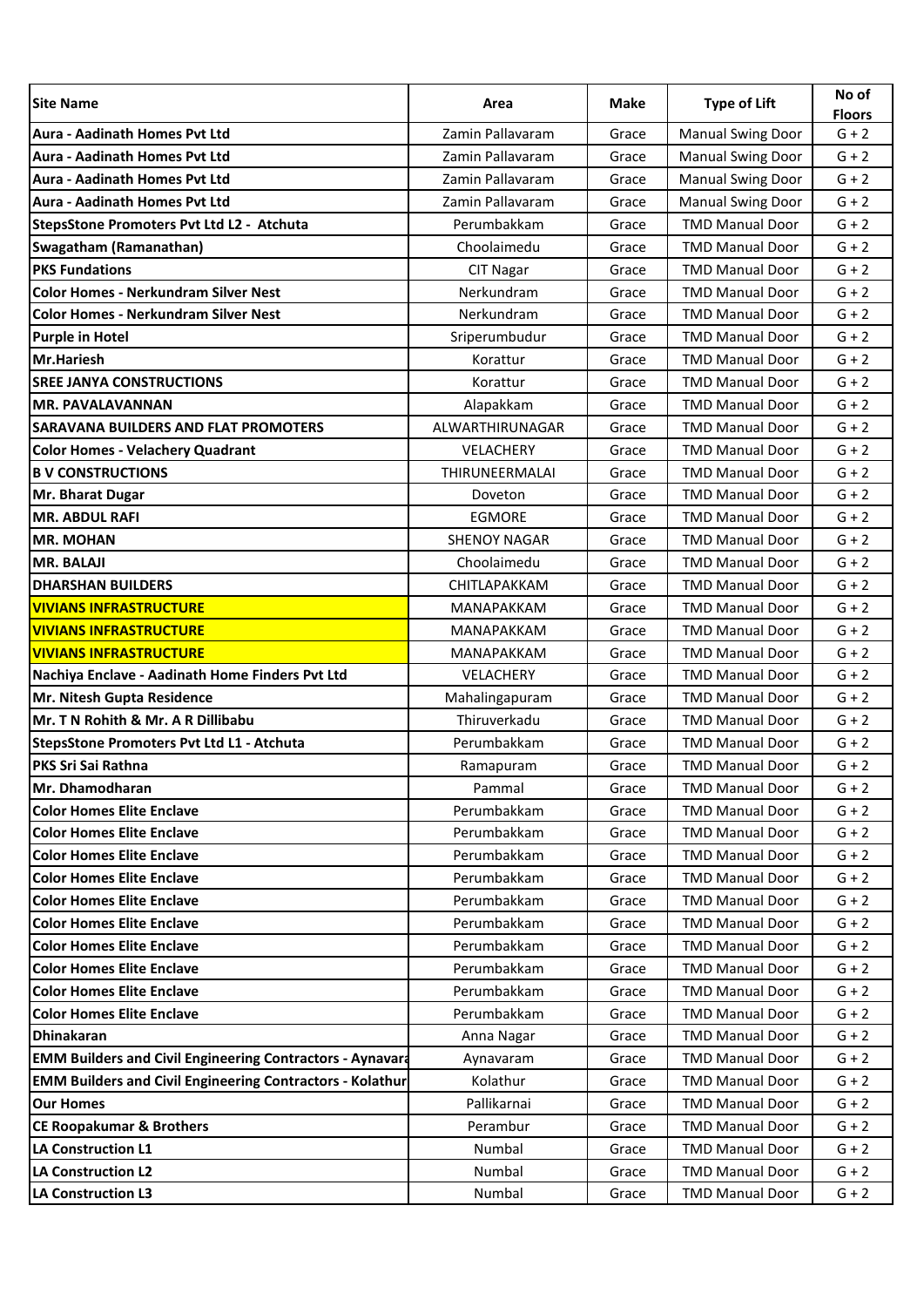| <b>Site Name</b>                   | Area                    | Make    | <b>Type of Lift</b>    | No of<br><b>Floors</b> |
|------------------------------------|-------------------------|---------|------------------------|------------------------|
| S.M.B.Uthya Kumar                  | Thuraipakkam            | Grace   | <b>TMD Manual Door</b> | $G + 2$                |
| <b>SREE JANYA CONSTRUCTIONS 2</b>  | Pallikarnai             | Grace   | <b>TMD Manual Door</b> | $G + 2$                |
| MR.Chaturbujha Agarwal             | Porur                   | Grace   | <b>TMD Manual Door</b> | $G + 2$                |
| <b>MR.Obadiur Rahman</b>           | <b>OMR</b>              | Grace   | <b>TMD Manual Door</b> | $G + 2$                |
| Mr.Rajendra Babu                   | Thiru Vi Ka Nagar       | Grace   | <b>TMD Manual Door</b> | $G + 2$                |
| <b>Iswarya Builders</b>            | Aynavaram               | Grace   | <b>TMD Manual Door</b> | $G + 2$                |
| <b>Color Bloom</b>                 | Choolaimedu             | Grace   | <b>TMD Manual Door</b> | $G + 2$                |
| <b>Color Crest</b>                 | Aminjikarai             | Grace   | <b>TMD Manual Door</b> | $G + 2$                |
| <b>Dhavin Properties</b>           | Porur                   | Grace   | <b>TMD Manual Door</b> | $G + 2$                |
| <b>Selvam Residence</b>            | Saligramam              | Grace   | <b>TMD Manual Door</b> | $G + 3$                |
| <b>S A Zakir Hussain</b>           | Triplicane              | Grace   | <b>TMD Manual Door</b> | $G + 3$                |
| <b>Ganesh Villa - T Pet L2</b>     | <b>TONDIARPET</b>       | Grace   | <b>TMD Manual Door</b> | $G + 4$                |
| <b>MR. Shahul Ahmeed</b>           | Triplicane              | Grace   | <b>TMD Manual Door</b> | $G + 4$                |
| <b>Ceequence</b>                   | Little Mount            | Johnson | Auto Door              | $B+G+3$                |
| Thayagaraya Club [Member Lift]     | T Nagar                 | Johnson | Auto Door              | $G + 3$                |
| <b>Josh Grand A</b>                | Mugalivakkam            | Johnson | Auto Door              | $G + 3$                |
| <b>Josh Grand B</b>                | Mugalivakkam            | Johnson | Auto Door              | $G + 3$                |
| <b>Manasarovar Apts</b>            | Anna Nagar              | Johnson | Auto Door              | $G + 3$                |
| <b>Alpha Omega</b>                 | Kodambakkam             | Johnson | Auto Door              | $G + 3$                |
| <b>Jamals Palazzo A</b>            | Medavakkam              | Johnson | Auto Door              | $G + 3$                |
| <b>Jamals Palazzo B</b>            | Medavakkam              | Johnson | Auto Door              | $G + 3$                |
| <b>Jamals Palazzo C</b>            | Medavakkam              | Johnson | Auto Door              | $G + 3$                |
| Jamals Palazzo D                   | Medavakkam              | Johnson | Auto Door              | $G + 3$                |
| Vijaya Shanthi Apartment L1        | Aynavaram               | Johnson | Auto Door              | $G + 3$                |
| Vijaya Shanthi Apartment L2        | Aynavaram               | Johnson | Auto Door              | $G + 3$                |
| <b>DIG Quarters Block 1</b>        | Kilpauk                 | Johnson | Auto Door              | $G + 3$                |
| <b>DIG Quarters Block 2</b>        | Kilpauk                 | Johnson | Auto Door              | $G + 3$                |
| <b>Achuthan Tower</b>              | Anna Nagar              | Johnson | Auto Door              | $G + 3$                |
| <b>Saravana Apartments</b>         | Velachery               | Johnson | Auto Door              | $G + 3$                |
| Asvini Ashvita Apts L1             | Siruseri                | Johnson | Auto Door              | $G + 3$                |
| <b>PSB Mahal A</b>                 | Anna Nagar West Ext     | Johnson | Auto Door              | $G + 3$                |
| <b>PSB Mahal B</b>                 | Anna Nagar West Ext     | Johnson | Auto Door              | $G + 3$                |
| <b>Nuevnt Technologies</b>         | Ashok Nagar             | Johnson | Auto Door              | $G + 4$                |
| Sita Ram                           | Poes Garden             | Johnson | Auto Door              | $G + 4$                |
| <b>SRR DEVELOPERS Ganesh Tower</b> | <b>RK SALAI</b>         | Johnson | Auto Door              | $G + 4$                |
| Ravi Kiran                         | <b>SIET</b>             | Johnson | Collapsible Door       | $G + 2$                |
| <b>Excel Champak</b>               | Kodambakkam             | Johnson | Collapsible Door       | $G + 3$                |
| Girija Apts                        | <b>MMDA</b>             | Johnson | Collapsible Door       | $G + 3$                |
| <b>Appaswamy Apts</b>              | Lloyds Road, Royapettah | Johnson | Collapsible Door       | $G + 3$                |
| <b>Simsson Nest</b>                | Kodambakkam             | Johnson | Collapsible Door       | $G + 3$                |
| <b>SR Complex</b>                  | Triplicane              | Johnson | Collapsible Door       | $G + 3$                |
| <b>Tass Villa</b>                  | Egmore                  | Johnson | Collapsible Door       | $G + 4$                |
| Deepa Dharshan Apts                | Kodambakkam             | Johnson | IFG Door               | $G + 2$                |
| <b>MICRO STUF</b>                  | Jaferkhanpet            | Johnson | <b>IFG Door</b>        | $G + 3$                |
| <b>Living Spring Apts</b>          | Kodambakkam             | Johnson | <b>IFG Door</b>        | $G + 3$                |
| <b>Indian Union Muslim League</b>  | Parrys                  | Johnson | <b>IFG Door</b>        | $G + 3$                |
| <b>Dukes Manor</b>                 | Velachery               | Johnson | IFG Door               | $G + 3$                |
| <b>UDHAYAM APTS</b>                | Kodambakkam             | Johnson | IFG Door               | $G + 3$                |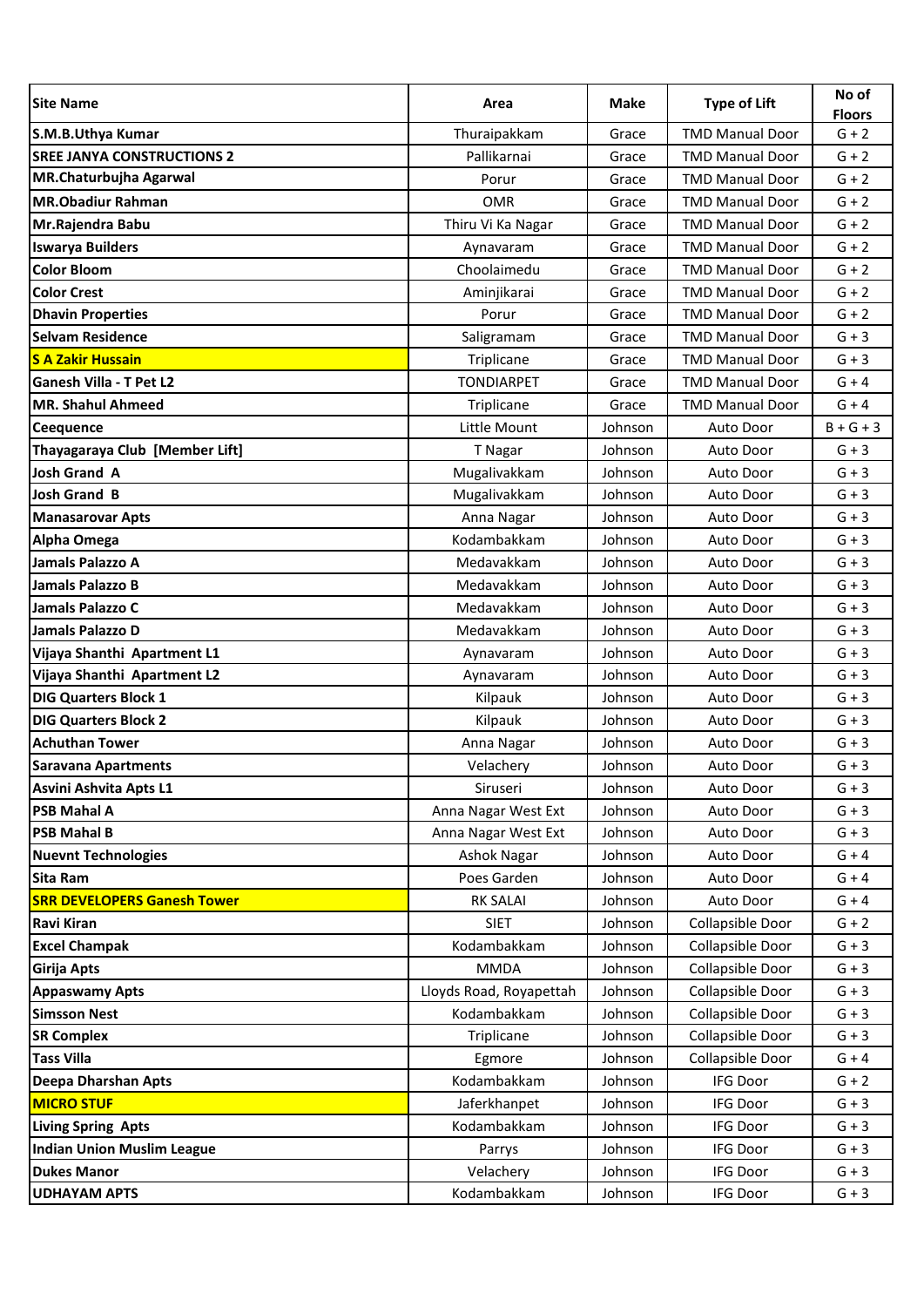| <b>Site Name</b>                  | Area                   | Make    | <b>Type of Lift</b>      | No of<br><b>Floors</b> |
|-----------------------------------|------------------------|---------|--------------------------|------------------------|
| <b>RiteChoice Surya "L" BlocK</b> | <b>Ashok Nagar</b>     | Johnson | <b>IFG Door</b>          | $G + 3$                |
| <b>Amar Shakthi Apartments</b>    | Kilpauk, Halls Rd      | Johnson | <b>IFG Door</b>          | $G + 3$                |
| <b>LandMarvel</b>                 | Ashok Nagar            | Johnson | <b>IFG Door</b>          | $G + 3$                |
| <b>Jamals Greenary</b>            | Valasaravakkam         | Johnson | <b>IFG Door</b>          | $G + 3$                |
| <b>Jamals Greenary</b>            | Valasaravakkam         | Johnson | <b>IFG Door</b>          | $G + 3$                |
| Asvini Ashvita Apts L2            | Siruseri               | Johnson | <b>IFG Door</b>          | $G + 3$                |
| <b>Sree Krishna Apts</b>          | AnnaNagar              | Johnson | <b>IFG Door</b>          | $G + 3$                |
| <b>Chaitanya Apartments</b>       | <b>CIT Nagar</b>       | Johnson | <b>IFG Door</b>          | $G + 3$                |
| <b>Arihant Apts</b>               | Vadapalani             | Johnson | <b>IFG Door</b>          | $G + 4$                |
| Lakshmi Appartment                | Ashok Nagar            | Johnson | <b>IFG Door</b>          | $G + 4$                |
| <b>Crescent Hospitality</b>       | Nungambakkam           | Johnson | <b>IFG Door</b>          | $G + 4$                |
| <b>Bombay Tools Lift I</b>        | Broadway               | Johnson | <b>IFG Door</b>          | $G + 5$                |
| <b>Bombay Tools Lift II</b>       | Broadway               | Johnson | <b>IFG Door</b>          | $G + 5$                |
| <b>PSB Mini Hall</b>              | Anna nagar West        | Johnson | <b>Manual Door</b>       | $G + 3$                |
| <b>JBM Mural</b>                  | Velachery              | Johnson | <b>Manual Swing Door</b> | $G + 2$                |
| <b>RAS Lakshita</b>               | Rangarajapuram         | Johnson | <b>Manual Swing Door</b> | $G + 2$                |
| <b>MASTER Complex</b>             | T Nagar                | Johnson | <b>Manual Swing Door</b> | $G + 3$                |
| <b>ANBHAGAM Apts</b>              | Aynavaram              | Johnson | <b>Manual Swing Door</b> | $G + 3$                |
| Sankriti Apts                     | Nanganallur            | Johnson | <b>Manual Swing Door</b> | $G + 3$                |
| Dual Garden L I                   | Porur                  | Johnson | <b>Manual Swing Door</b> | $G + 3$                |
| <b>Dual Garden L II</b>           | Porur                  | Johnson | <b>Manual Swing Door</b> | $G + 3$                |
| Thayagaraya Club [Service Lift]   | T Nagar                | Johnson | <b>Manual Swing Door</b> | $G + 3$                |
| <b>KG NTR Apts</b>                | Kodambakkam            | Johnson | <b>Manual Swing Door</b> | $G + 3$                |
| Sapthagiri Apts                   | Mylapore               | Johnson | <b>Manual Swing Door</b> | $G + 3$                |
| <b>GulMohar Apts</b>              | Saligramam             | Johnson | <b>Manual Swing Door</b> | $G + 3$                |
| <b>Newry Shrenika</b>             | Medavakkam             | Johnson | <b>Manual Swing Door</b> | $G + 3$                |
| <b>Newry Shrenika</b>             | Medavakkam             | Johnson | <b>Manual Swing Door</b> | $G + 3$                |
| <b>Newry Shrenika</b>             | Medavakkam             | Johnson | <b>Manual Swing Door</b> | $G + 3$                |
| <b>Newry Shrenika</b>             | Medavakkam             | Johnson | <b>Manual Swing Door</b> | $G + 3$                |
| <b>Rite Choice Vennila</b>        | <b>Ashok Nagar</b>     | Johnson | <b>Manual Swing Door</b> | $G + 3$                |
| <b>SRI SAI VILLA</b>              | T Nagar, Habibullah Rd | Johnson | <b>Manual Swing Door</b> | $G + 4$                |
| <b>Indra Foundation</b>           | T Nagar, Habibullah Rd | Johnson | <b>Manual Swing Door</b> | $G + 4$                |
| <b>S.S Mahal</b>                  | Tiruttani              | Johnson | <b>Manual Swing Door</b> | $G + 4$                |
| Jains Saswat Apts 1-Block-A Lift  | Adambakkam             | Johnson | <b>Manual Swing Door</b> | $G + 4$                |
| Jains Saswat Apts 1-Block-B Lift  | Adambakkam             | Johnson | <b>Manual Swing Door</b> | $G + 4$                |
| Jains Saswat Apts 2-Block-C Lift  | Adambakkam             | Johnson | <b>Manual Swing Door</b> | $G + 4$                |
| Jains Saswat Apts 2-Block-D Lift  | Adambakkam             | Johnson | <b>Manual Swing Door</b> | $G + 4$                |
| Jains Saswat Apts 3-Block-E-Lift  | Adambakkam             | Johnson | <b>Manual Swing Door</b> | $G + 4$                |
| Jains Saswat Apts 4-Block-F Lift  | Adambakkam             | Johnson | <b>Manual Swing Door</b> | $G + 4$                |
| Palacio L1                        | Alwarpet               | Johnson | <b>Manual Swing Door</b> | $G + 4$                |
| Palacio L2                        | Alwarpet               | Johnson | <b>Manual Swing Door</b> | $G + 4$                |
| Sai deep Terrace                  | Anna Nagar             | Johnson | <b>Manual Swing Door</b> | $G + 4$                |
| <b>Concrete Concepts</b>          | Velachery              | Johnson | <b>Swing Door</b>        | $G + 3$                |
| Sri jaya Apartments 3 year        | Anna Nagar west        | Johnson | <b>TMD Manual Door</b>   | $G + 3$                |
| <b>Rajus Lotus Apts</b>           | Mogappair/East         | Kannan  | <b>TMD Manual Door</b>   | $G + 3$                |
| Ramaniam Abhishek Block 2 A       | Tiruvanmyur            | Kone    | Auto Door                | $G + 10$               |
| Ramaniam Abhishek Block 2 B       | Tiruvanmyur            | Kone    | Auto Door                | $G + 10$               |
| Ramaniam Abhishek Block 3 C       | Tiruvanmyur            | Kone    | Auto Door                | $G + 10$               |